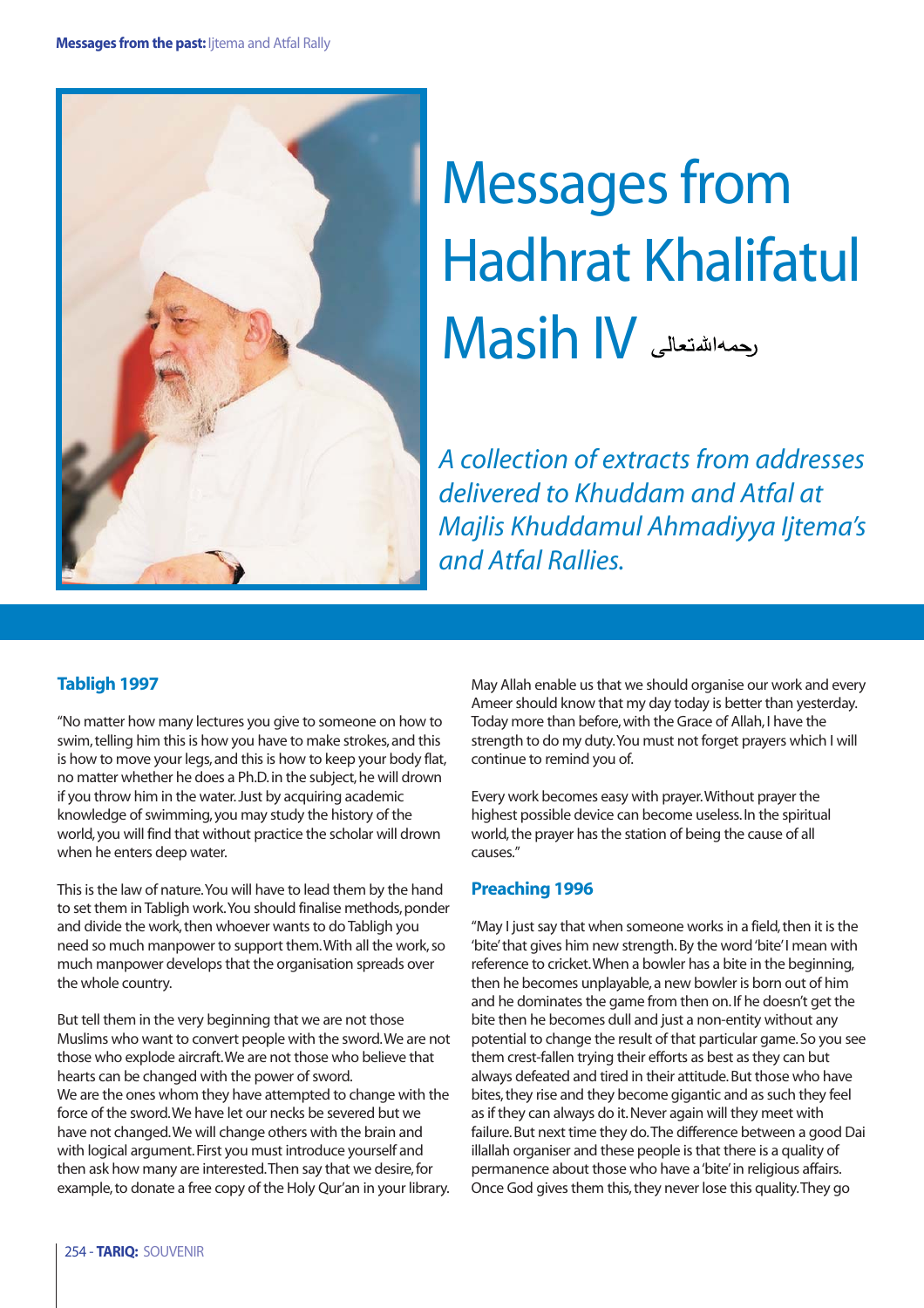on increasing rather than losing it."

### **Ijtema 1991 – The importance of Wudhu**

"A Muslim must know how to say his prayers and his responsibilities relating to the prayer,Wudhu and how it breaks, and how to make the prayer better, healthier and more acceptable to God and what injures the validity of prayer. I am deeply concerned with Ahmadi Muslims, with preliminary things, that are the foundation and the backbone."

## **Ijtema 1992 – The importance of Obligations of a Qaid**

"Generations benefit from previous generations and, we should be mindful to them. A time will come when future incoming Qaideen and, office bearers will be getting prizes where a lot of labour from previous Qaideen would have been put in. May we progress from achievements we have already made to higher and noble achievements."

### **Ijtema 1993 – Addiction to Prayer**

"On certain areas where progress should have been made much more rapidly, there is something lacking which continues to worry me. I will not be satisfied as your leader, until all of you become addicted to prayer.The Holy Prophet Muhammad's addiction to prayer was like fish in water, this was the source of all his happiness and strength."

"Namaz is one of those things that keeps me worried and, I will never become satisfied until Khuddam become namazis. If they can't find a mosque to go to, to do their 5 daily prayers congregational prayers, then at least I should have the satisfaction to know that they perform their prayers in their homes and ask their brothers and sisters to participate and, make small mosques in their homes. If that happens then they will come closer to the purpose of our creation. If you become a worshipper that is the beginning of the journey. We must improve the quality of our prayer, because if you analyse your prayer you will see that you have fallen here and there. I repeatedly come to the topic of prayer, don't be fed up at this because if you become fed up of the subject of prayer you are fed up of life. It is the source of life it is eternity."

## **Ijtema 1995 – How Islam ends division of all kinds**

"It should be borne in mind that Ahmadiyyat itself is not divided into groups but may be likened to a bouquet of different flowers, where each different flower represents a particular ethnic group.This year's Ijtema reflects this, as there are many newcomers who are drawn from various walks of life and represent (in their origins) different nationalities.This is a very encouraging sign and it is important that in this way that we all become embodied into one single entity, the entity of Ahmadiyyat, where all differences in our cultural, racial and geographical backgrounds are left at home as we come together to attend (as one entity) any Jama'at event."

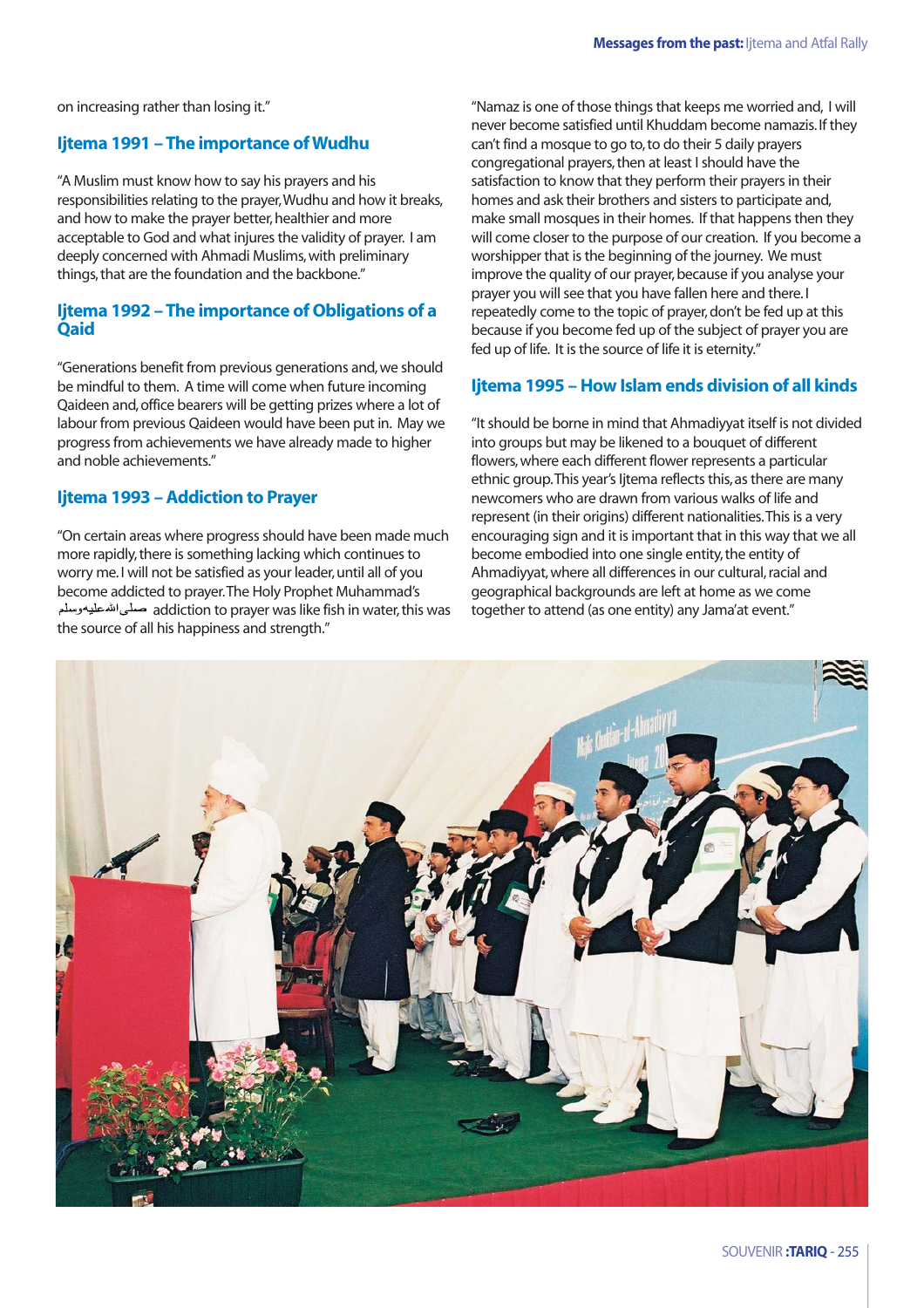



# **Ijtema 1996 – Responsibilities of a Daeen Illalah**

"'I want to remind you of your responsibility as Daeen Illallah. So this is one which not only Khuddamul Ahmadiyya UK is lagging far behind, but the entire Jama'at UK is lagging far behind. I have tried repeatedly to awaken you, to stir you up to life, but somehow it is this area - of preaching - where you feel very shy.While you require it most. Because God has so ordained, that Khalifatul Masih, after he had to leave his headquarters, chose the UK as his markaz.To live here most of the year.To remain with you, to be available to you throughout. Day in and day out. So it is not a very good compliment to you.To express your gratitude to Allah for this advantage, unique advantage, which he has granted you"

"I want you to wake up. I want each of you to be productive and produce one more Ahmadi. So it is highly essential for the UK to keep up with the world pace of the growth of Ahmadiyyat. If you are negligent of your duty, you should remember that you may cause great damage to the cause of Ahmadiyyat. Because for the same reason, that I counted among the special blessings of

Allah, my presence here is particularly hurting the enemies of Ahmadiyyat and they have turned England into the seat of opposition. All the intrigues which are being cooked are largely cooked in the United Kingdom, outside Pakistan I mean. So when the enemy is redoubling it's efforts to defeat Ahmadiyyat and arrest it's passage. If you do not react with as much will, resolution and honesty and sincerity of purpose, then you are not a live Jama'at."

"There is no doubt about it, no shadow of doubt, that it is Allah's Will that is done. But Allah favours those who do it with a will of their own. It is the resolution of the believers which is made here on Earth, which rebounds from the Heavens; and then things happen to move and be realised. But if the resolution is not born in your hearts, if your minds are not made up with a definite resolution that we must perform this deed, what ever may happen, then the heavenly will does not move along with your lacklustre move, half hearted move, it does not care for that."

**"**If you continuously pray for yourself and pray not only for this purpose, but also pray regularly, like the Muslims are expected to pray. Five times a day at least.Tahujud if it is possible. So become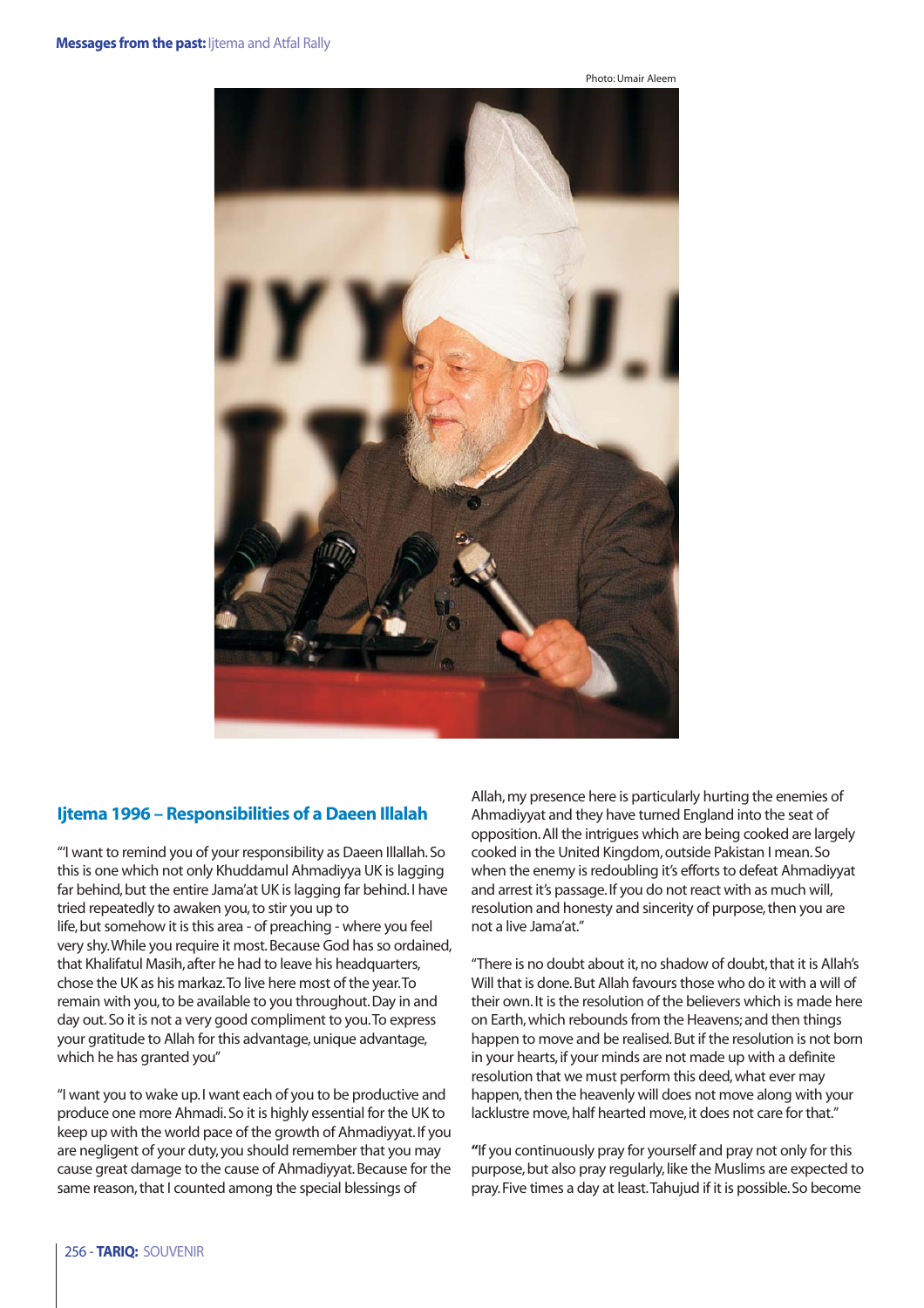a realistic meaningful Muslim, and then Inshallah, things will happen at your hands which even will amaze you when they happen. Because there are very big things that are going to happen, Inshallah if you awake."

"You are the backbone of the future generations of Ahmadis in this country, and if you wake up to your responsibilities, as I have repeatedly expected of you and told you in so many words.Then lnshallah a revolution will begin here from this soil, which is spread to all the western countries."

### **Second Ijtema 1996 – To pray for oneself**

"I know from my experience that if Ahmadis are approached properly in the name of Allah or Jama'at, they will always respond because, they are sleeping (i.e -they are not dead). Ahmadis have the natural inclination to respond to the call of God, but it must reach them in the right way."

I would advise you to continue to pray for yourself and promise that you pray for yourself and ask for Allah's help to worship Him. I want you to taste the response to prayers by Allah. So the best thing to do is to start praying and find time during your daily pursuit to remember God.

Beg Allah to give you a taste of acceptance of prayer. Begin to pray by thinking of the favours bestowed by Allah and sending Darood upon Hadhrat Muhammad Saw

"May Allah give all of you who have participated in the Ijtema a new birth and may you have many happy returns to goodness."

# **Ijtema 1998 – Self-Reformation**

"A new spiritual birth in life leads to full consciousness of yourself.This spiritual rebirth is the only answer to all your problems, unless you create a new Ahmadi in yourself, you cannot perform your responsibilities to Ahmadiyyat and Islam."

# **Atfal Rally 1993 – The young and prayer**

"When I was going to prayer this morning I saw that a large number of children slept in this very hall. I stood and watched for



Photo: Umair Aleem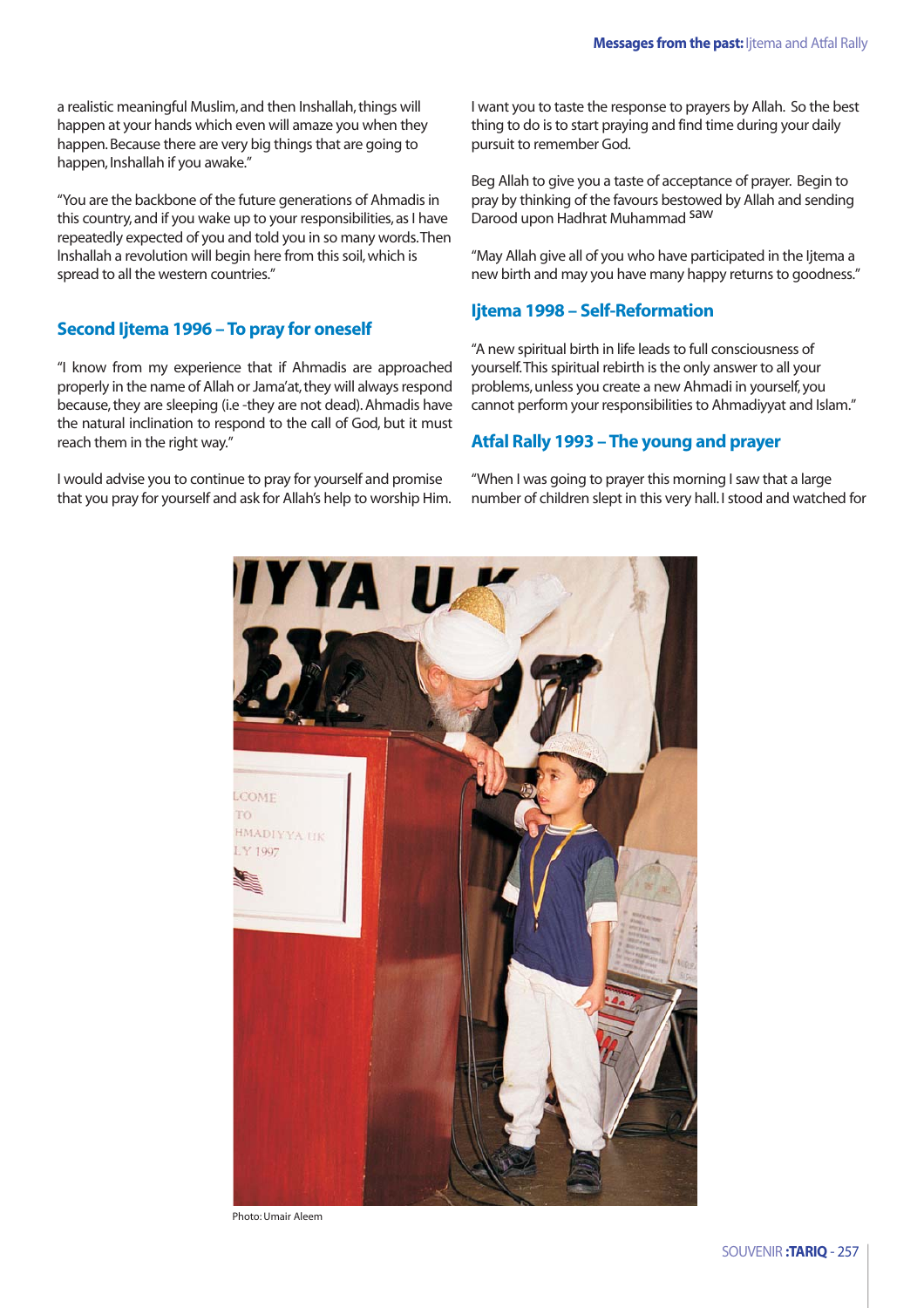

a while and saw that most of them had already gone for prayer to the mosque and the remaining were preparing to do so.This made me very happy and I also observed all the Atfal in the mosque to see if there were any signs of tiredness at being awakened so early to go to the prayer. I found no signs of any displeasure. All were happy and willingly participating.This is most encouraging for the future generations of Ahmadiyyat which is you. If you continue to be brought up in this excellent manner inshallah by the Grace of Allah, the future of Ahmadiyyat in this country will be even brighter."

#### *The importance of physical fitness*

"Therefore, I want you to fill your hearts with special zeal for games and sports and other outdoor events, as I wish that

Ahmadis should grow up not just as great scholars, who are already being groomed to be leaders in education, but I also want Ahmadis to excel in other fields such as sports. Mental and spiritual health is deeply linked to physical health. If you maintain your physical health it will help your mental health. It is not necessary for a spiritually healthy person to be physically fit but if he is, it will certainly help him. Older people have been saying prayers all their life with deep personal attachment yearning for the days when they could say their prayers without getting tired, and gain more pleasure. However, due to ailments in old age they cannot say their prayers with ease as they used to in their younger days. Physical health does help the spiritually strong to do good deeds and worship God."

# **Atfal Rally 1997 – Sura Fatiha**

"When you learn Islam, Sura Fatiha becomes the *most central* to it. It plays the pivotal role in teaching you what Islam is; because of this it is called the mother of the whole Qur'an. So from the mother is born the child which carries all the characteristics which the parents have."

#### *Case of the young:*

"the responsibility is not *only* of Khuddamul Ahmadiyya,*the responsibility of taking care of children is jointly shared* by the parents, by the Jama'at as such and by the auxiliary organisations like Khuddamul Ahmadiyya, Ansarullah, etc"

*Telling the truth, shun falsehood:* "Apart from this I would like to remind

the administration to teach you some lessons in your moral conduct.The most important thing is to keep you informed and reminded that *lies* are a type of *shirk,*like calling partners besides Allah. A Muslim *must* never tell a lie, not even in a joke.This should be your *firm* habit which should have *no* lapse anywhere, in every sphere of your activities.

See to it that you *never* tell lies.Whenever you are *tempted* to tell lies you should remember that it is a heinous crime and Allah does not like His servants to tell lies.*Because to tell lies is inconsistent with your claim that you believe in God.*When you tell lies you believe in Satan instead, because lies come from Satan and truth comes from God; that is why one of the names or attributes of God is 'Truth',*AI-Haq*."